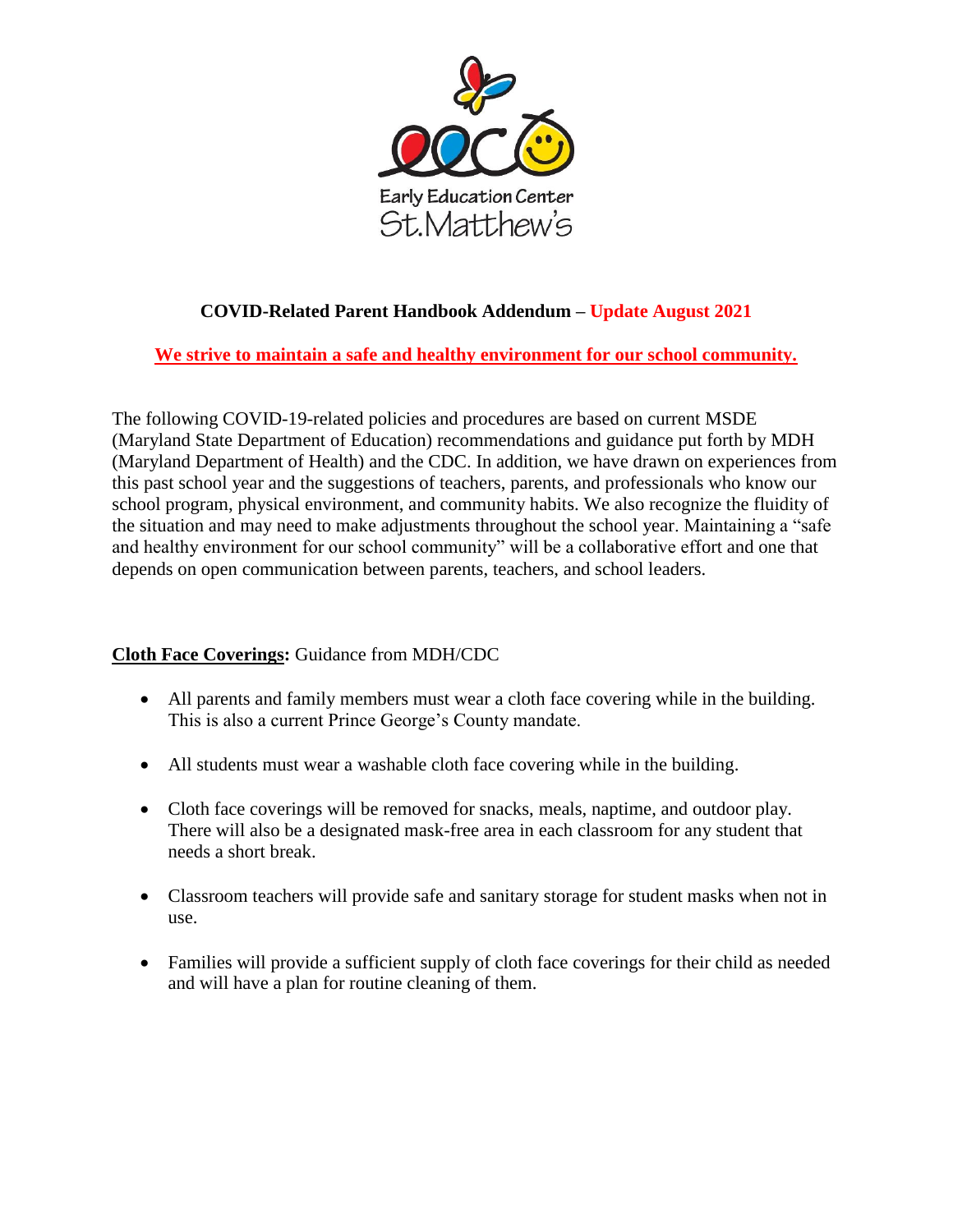### **Exclusion, Quarantine, and Closure:** Guidance from MDH/MSDE

*For the purposes of this guidance, COVID-19 symptoms: New onset cough or shortness of breath, fever 100.4 degrees or higher, sore throat, new onset of headache (especially with fever), loss of sense of taste or smell, and gastrointestinal symptoms (nausea, vomiting, diarrhea).* 

Monitoring the children in our care for possible COVID-19 symptoms will require close communication between program staff and parents.

- Families must report any illnesses within their household. Furthermore, families must notify the director immediately in the event that any member of a child's household(s) has
	- (1) tested positive for COVID-19

(2) is exhibiting symptoms of COVID-19

(3) is known to have been exposed to someone with COVID-19. In such an event, under no circumstances should the child, or any family member, enter the school until the recommended period of self-isolation has been completed or it has been determined that no members of the household are infected with COVID-19. EEC administration will work directly with any affected family, or potentially affected families, to provide direction and guidance as to when the child may return to school. Such requirements may change based on the most recent guidance from MDH.

- Children may not come to school if they, <u>or any member of their household</u>, are experiencing fever or symptoms of any contagious illness. Children may return when they, or the member of their household, are fever and symptom free without medication for at least 24 hours.
- Families will conduct a temperature check at home before departing for school.
- Families will complete a daily health screening and temperature check at drop-off.
- Should a child display any COVID-19-like symptoms while at school, they will be safely isolated and must be picked up promptly (within 30 minutes of notification).
- **Children affected by a child care program closure due to a COVID-19 case or COVID-19-like illness should quarantine at home and not seek child care in an alternative child care program.**
- Closure and quarantine may be shortened, and the child care program may be able to reopen, if a person with COVID-like illness is tested for COVID-19 and results are negative or if the person is determined to have another specific diagnosis (e.g., influenza, strep throat, otitis) by their health care provider.
- Note: The length of time for closure and quarantine will be determined by the local Department of Health.
- Any child sent home from school/childcare due to COVID-19-like symptoms must see a health care provider as soon as possible (virtual appointments are not acceptable),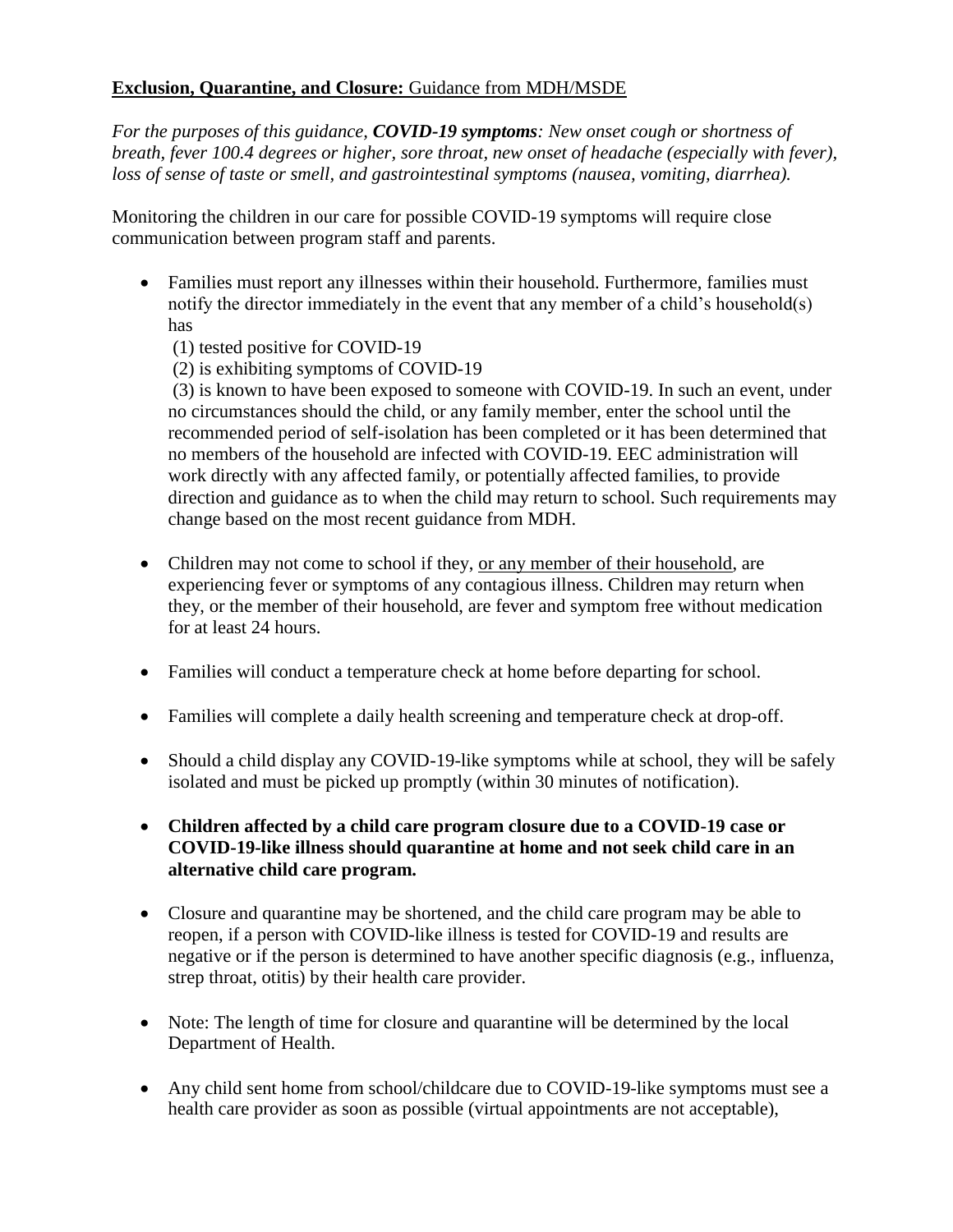communicate evaluation results with the director in a timely manner, and provide a doctor's note to return to school.

- Your child must be symptom free, without the aid of medication, for at least 24 hours to return to school in the case of non-COVID-19 diagnosed illnesses.
- In the event of a classroom needing to quarantine, remote instruction will be implemented.
- There are no refunds or tuition credits in the case of a student illness, mandated quarantine, classroom or school closure period.
- **Children or staff members with a fever (100.4° or greater) or any other symptoms of COVID-19, those who are waiting for a COVID-19 test result, those who have been diagnosed with COVID-19, those who have been instructed to isolate or quarantine by a health care provider or the health department, or those who have had close contact with any person with COVID-19 or suspected COVID-19 in the last 14 days will be excluded from care/work.**
- **St. Matthew's EEC will refer to** *"Decision Aid: Exclusion and Return for Persons with COVID-19 Symptoms and Close Contacts in School, Child Care Programs, and Youth Camps"* **developed by MDH/MSDE for any potential illness situation. See Attachments 1 & 2.**

#### **Program Operations**

Parent access/door codes will only be used at the school entrance next to Fellowship Hall.

### **Drop-Off**

- Take your child's temperature at home before leaving the house.
- All families will enter through the school entrance by Fellowship Hall, unless designated curbside drop-off.
- There will be staggered start times throughout the building for school classes.
- The student should be accompanied by only one parent/guardian.
- Students will check in for their health screening and temperature check in Fellowship Hall. After the health screening and temperature check are conducted a "runner" will bring the child to their classroom and the parent/guardian will immediately exit the building.

## **Pick-Up**

- Parent/Guardian must stop at the check-in desk with the afternoon supervisor, unless designated curbside pick-up.
- The student's classroom will be notified to be ready for pick-up and the family member will proceed to the classroom.
- All family members must remain in the hallway and maintain 6' social distancing at all times.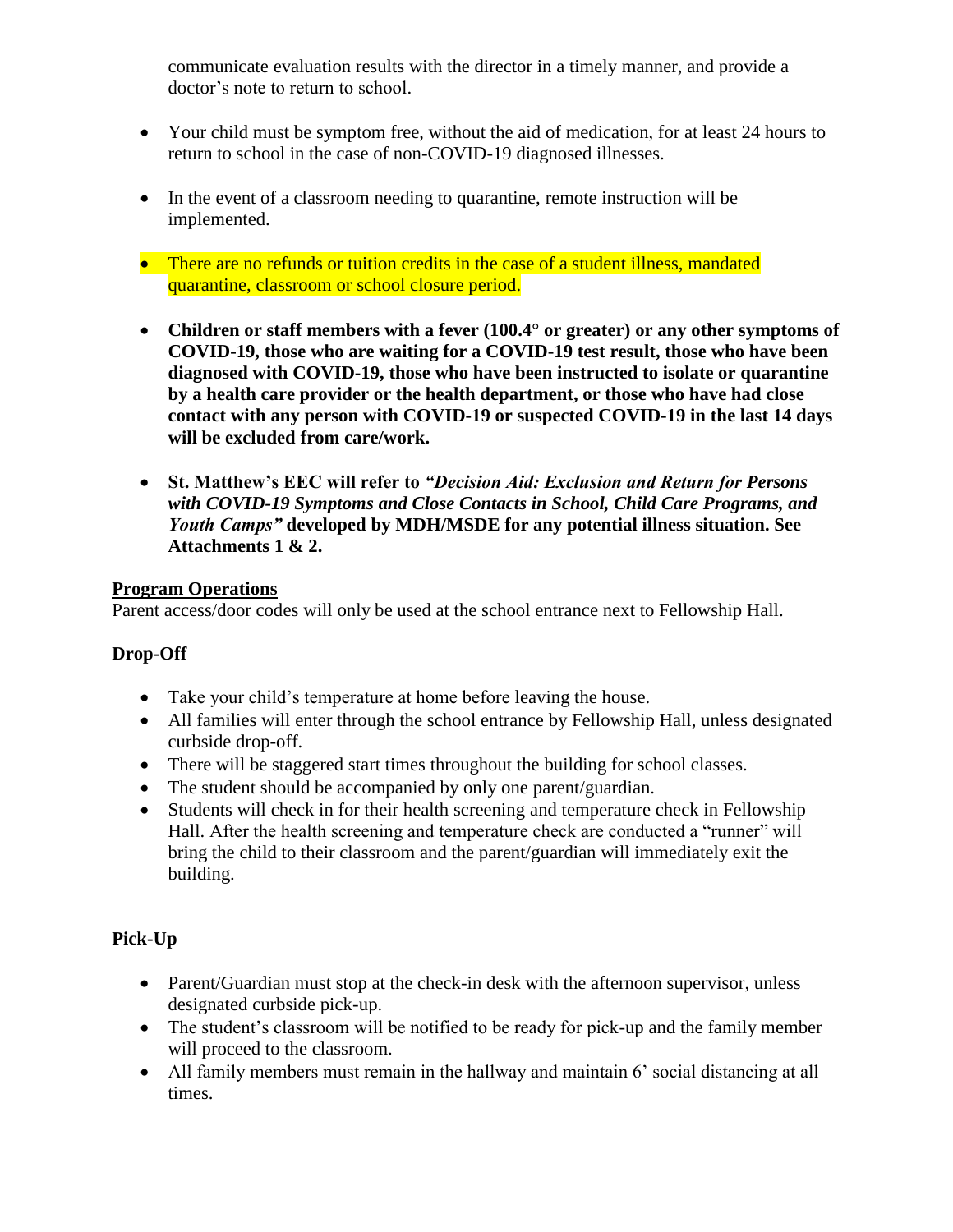**Note: Per licensing guidance through MSDE, these procedures are necessary to reduce any potential exposure inside the classrooms and school environment. Parent/guardian access is limited to hallways at pick-up time.** 

#### **Maintaining a Safe & Healthy Environment**

- All EEC staff are fully-vaccinated or will be tested weekly for COVID-19.
- Parent/Guardian access is limited to hallways and for no more than 15 minutes.
- Each classroom has individually scheduled bathroom breaks.
- Only essential visitors are allowed. Essential visitors are those who must perform an essential function for a child in school or the child care program; support professionals, therapists, early intervention specialists, and maintenance workers.
- Water fountains will remain closed. Please send in a reusable, and labeled, water bottle that will remain at school. Teachers will thoroughly clean refillable water bottles at the end of each day.
- There will be no group assemblies or field-trips until further notice.
- Any food donations must be sealed, and in the original store-bought packaging.

#### **Health Emergency Closure**

If in the case of a locally mandated closure due to increased health risks in the community, we will switch to online instruction for all our school students. Depending on the MDH/MSDE mandates, we will remain open for essential childcare if possible.

#### **Family Travel**

Until further notice, families must inform the director if a child, or member of the child's household, will be traveling outside the tri-state area (Maryland, D.C., Virginia). St. Matthew's EEC continues to follow CDC guidance regarding domestic travel. Depending on the means, destination of travel, and family vaccination status, the EEC may require that a child stay home for a reasonable period after they have returned home. As this is a rapidly changing situation, we encourage transparency and open communication in these situations.

### **CORONAVIRUS DISEASE 2019 (COVID-19)**

|     | <b>Domestic Travel</b>                                                                                                       |                       |                         |
|-----|------------------------------------------------------------------------------------------------------------------------------|-----------------------|-------------------------|
|     | RECOMMENDATIONS AND REQUIREMENTS                                                                                             | <b>Not Vaccinated</b> | <b>Fully Vaccinated</b> |
|     | Get tested 1-3 days before travel                                                                                            |                       |                         |
|     | Get tested 3-5 days after travel and self-<br>quarantine for 7 days. Self-quarantine for<br>10 days if you don't get tested. |                       |                         |
|     | Self-monitor for symptoms                                                                                                    | ✓                     | ✓                       |
|     | Wear a mask and take other precautions<br>during travel                                                                      |                       | ✓                       |
| CDC |                                                                                                                              |                       | cdc.gov/coronavirus     |
|     |                                                                                                                              |                       |                         |